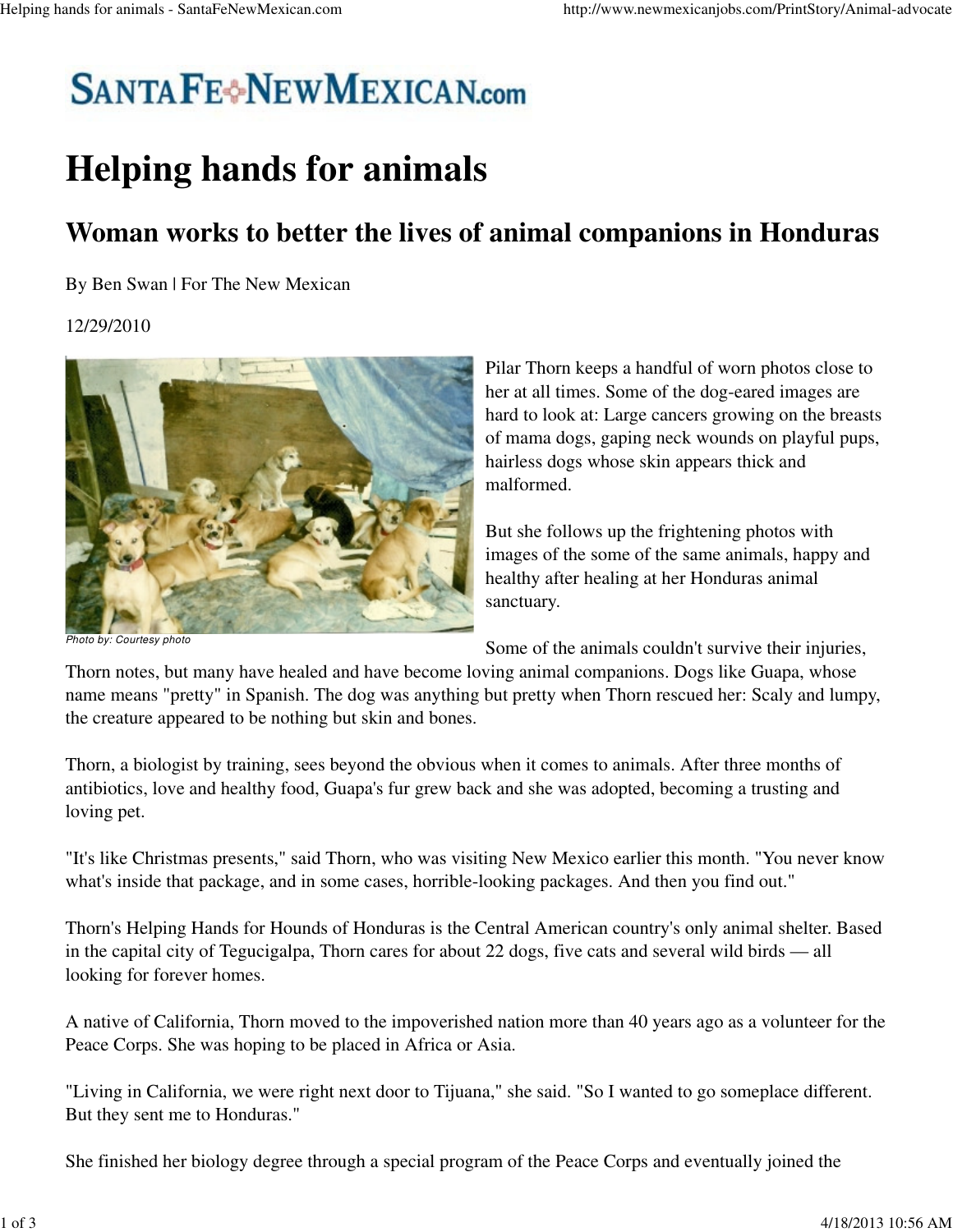Universidad Nacional Autónoma de Honduras, where she taught for 40 years before retiring last year. Both her children, who have since settled in the United States, were born in Honduras.

Life isn't easy for many Hondurans, but animal companions face an even tougher existence. Dogs and cats are routinely beaten, or ignored to starvation. It's something that bothered Thorn the moment she stepped foot in the country.

"You'll see people walking down the street and there will be a dog sleeping on the street and they'll go and kick it," she said. "I'd always carry a bag of pet food in my car; I felt at least they could have one last meal."

Outright animal cruelty is commonplace in Honduras, said Karen Menczer, a Jemez Springs resident who runs Animal-Kind International, the website-based nonprofit that supports Thorn's sanctuary and about a dozen animal-welfare groups in nine poor countries. Menczer met Thorn while she was worked briefly in Honduras for USAID, and has helped support the animal-welfare group ever since.

"In Africa, and even places like Uganda, there's much more of a live-and-let live kind of thing," Menczer said. "If they see a dog is hungry, they'll throw them a piece of bread or at least some food. I've been with people who are well-educated in Honduras and if a starving dog comes, they'll just ignore them or kick them away. I don't understand it."

Menczer calls Thorn's work amazing, considering the circumstances. Thorn's the type of person who will drop everything and do anything in their power to save an animal.

"Some people might get an e-mail about a dog and think, 'well, there are a lot of dogs; I can't save them all,'" Menczer said. "Not her. She will never say that. She will never let a dog or cat go."

Thorn founded her animal sanctuary about 15 years ago, after her children left home. She does hands-on rescuing, feeding street dogs and cats, treating them for parasites and vaccinating them against diseases and getting them spayed or neutered. She's well known in her community, and has become the point person for injured or neglected animals.

She'll take hurt critters to veterinarians or treat them at home. While not a trained veterinarian, Thorn has held courses on first-aid for animals and does emergency veterinary care. Her background as a biologist and past work in a convalescent home helps.

"Sometimes they'll come in with a machete wound on the whole side of their mouth," Thorn said. "I have to sew them up. A lot of times, there's no one around."

There are fewer than 16 veterinarians in the capital city, she said, which is home to more than 1 million people. And there are only about three other known animal-welfare groups in the entire country — none of which provide direct care to animals.

Thorn works hard to change the mentality of Hondurans when it comes to animals. Some people, many who lived have in the States, care about their companion animals, she said, and care for them. And there are some people who earn less than \$1 a day who treat their dogs better than those making \$100, she said.

"What little they have, they will split with the dogs. Then you have everything in between."